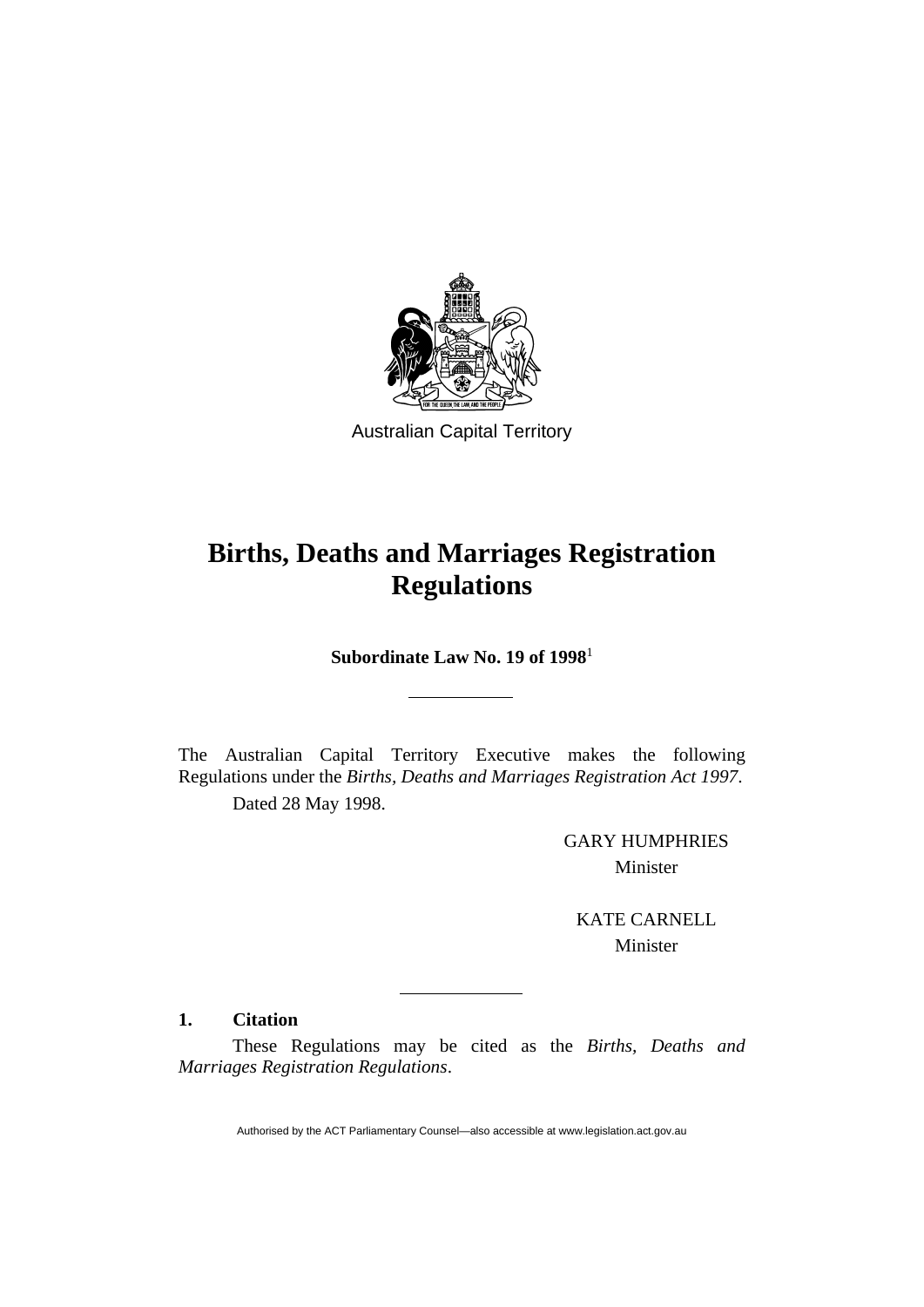#### **2. Commencement**

These Regulations commence on the day on which the provisions of the *Births, Deaths and Marriages Registration Act 1997*, other than sections 1 and 2, commence.

## **3. Interpretation**

In these Regulations, unless the contrary intention appears—

"Act" means the *Births, Deaths and Marriages Registration Act 1997*.

#### **4. Notification of birth**

**(1)** For the purposes of subsection 5 (3) of the Act, the following particulars are prescribed:

- (a) if the child was born in a hospital or was brought to a hospital within 24 hours after birth—the name of the hospital;
- (b) the sex of the child;
- (c) the date of birth of the child;
- (d) whether the child was born alive or still-born;
- (e) the weight of the child at birth and, if the child was still-born, the period of gestation of the child;
- (f) whether or not the birth was a multiple birth;
- (g) the name and place of residence of the mother of the child;
- (h) the name of the doctor or midwife responsible for the professional care of the mother at the birth;
- (i) if it is known that the child is to be adopted, an indication of that fact;
- (j) the name and occupation of the person giving the notice.
- **(2)** For the purposes of paragraph (1) (e)—
	- (a) a weight shall be expressed in grams; and
	- (b) a period shall be expressed in completed weeks.

#### **5. Registration of births**

For the purposes of subsection 11 (1) of the Act, the following particulars are prescribed:

- (a) the name of the child;
- (b) the sex of the child;

Authorised by the ACT Parliamentary Counsel—also accessible at www.legislation.act.gov.au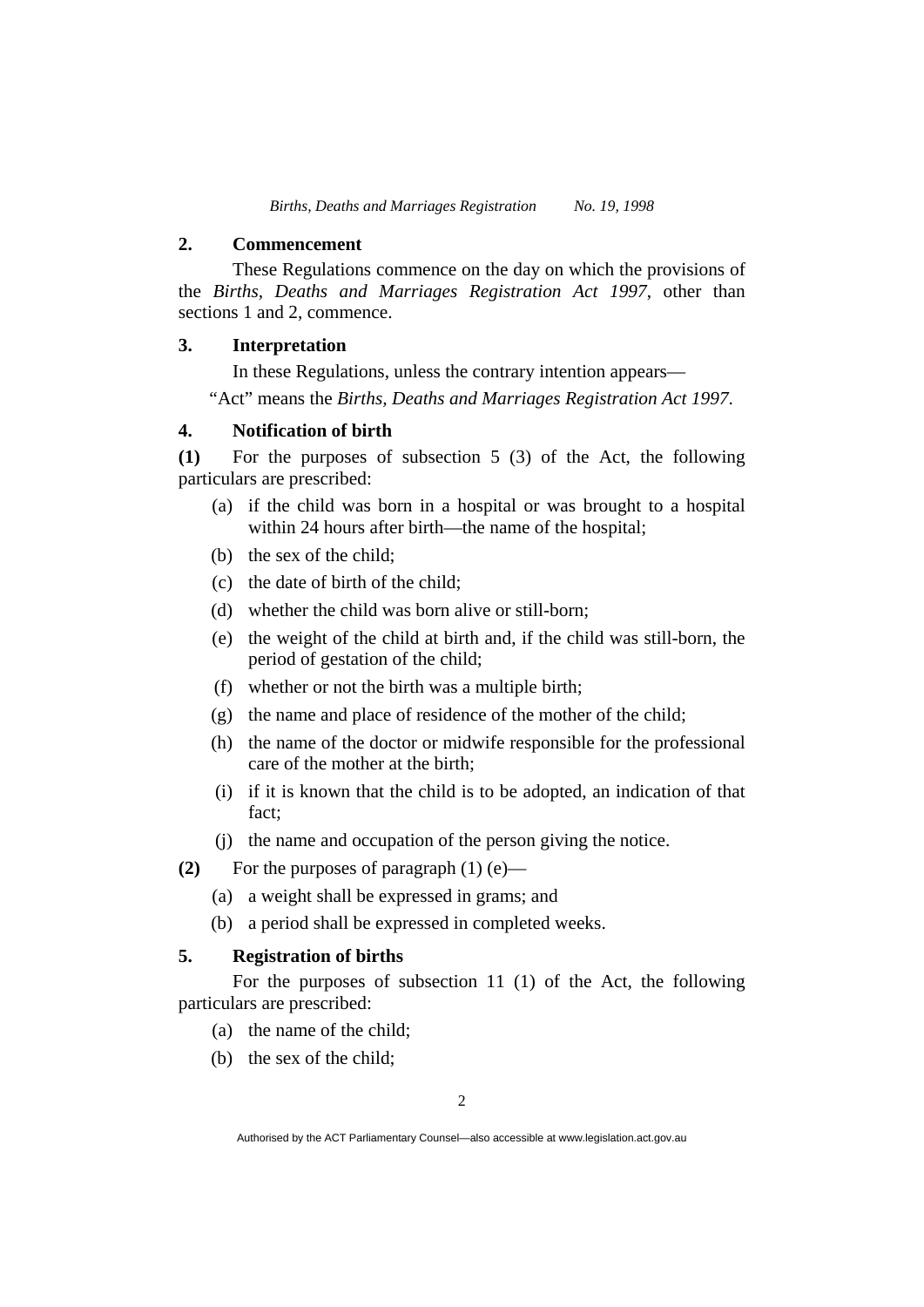- (c) the date and place of birth of the child;
- (d) whether the child was born alive or still-born;
- (e) whether or not the birth was a multiple birth and, if it was, the number of children born as a result of the multiple birth and the number of those children born before the child;
- (f) the name, any former name and the occupation and place of residence of the mother of the child;
- (g) the place of birth of the mother of the child and her date of birth or, if the date of birth is not known, her age;
- (h) the name, any former name, and the occupation and place of residence of the father of the child;
- (i) the place of birth of the father of the child and his date of birth or, if the date of birth is not known, his age;
- (j) if the parents of the child are married, the date and place of marriage;
- (k) the name and age of each other child of the relationship of the parents of the child in order of birth (including any adopted or still-born child but not including any child given up for adoption);
- (l) the number of any deceased male and any deceased female children of the relationship of the parents of the child;
- (m) the name of not less than 1 person who witnessed the birth including, where the birth was witnessed by a doctor, midwife or nurse, the name of not less than 1 of them;
- (n) the name, occupation, place of residence and relationship to the child, if any, of the person providing the information.

## **6. Application to alter Register to record change of sex**

**(1)** For the purposes of subsection 24 (4) of the Act, the following particulars are prescribed:

- (a) the name, any former name, the place of residence and the date and place of birth of the relevant person;
- (b) if known, the name and any former name of the relevant person's mother;
- (c) if known, the name and any former name of the relevant person's father;

Authorised by the ACT Parliamentary Counsel—also accessible at www.legislation.act.gov.au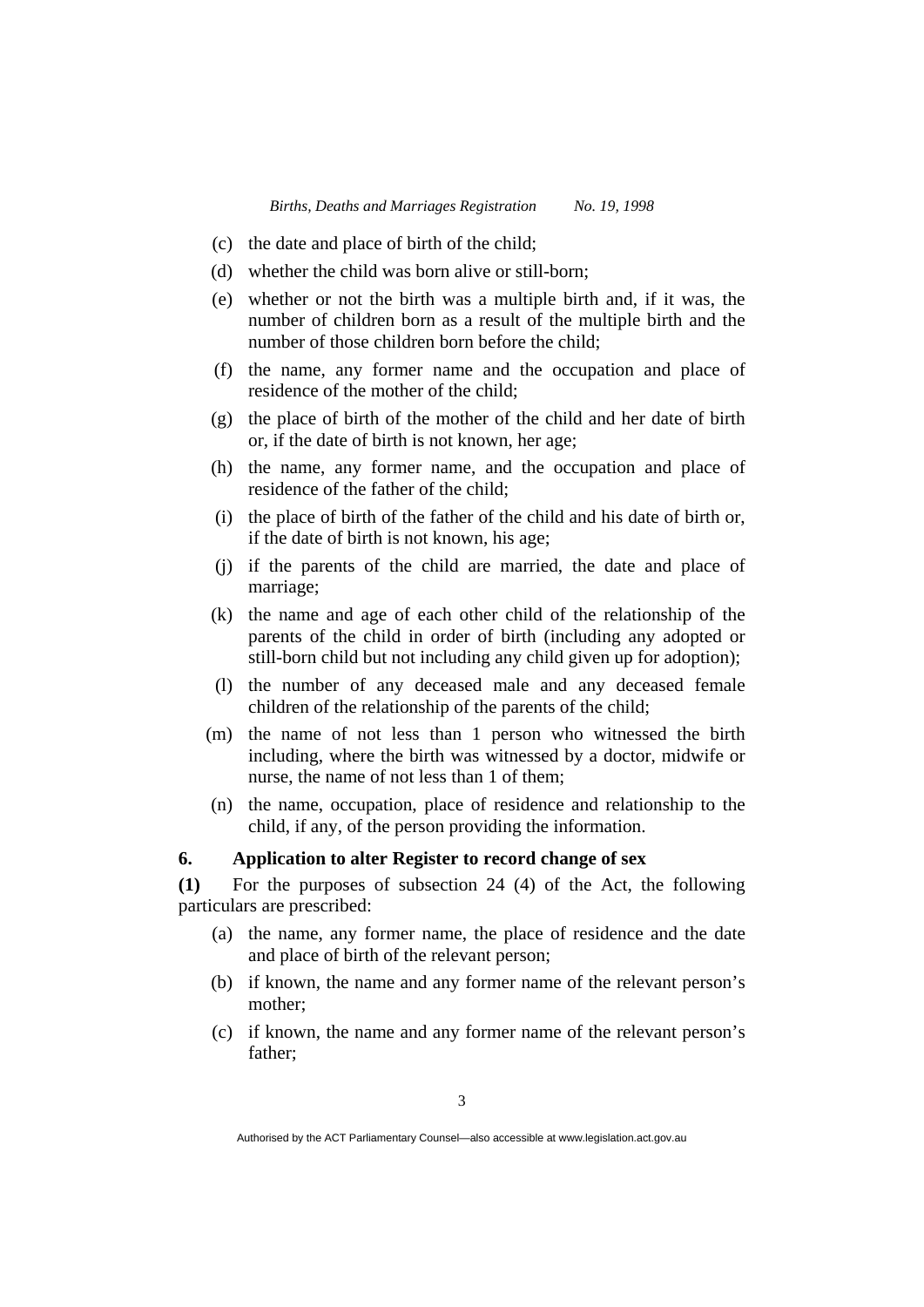- (d) the sex shown on the relevant person's original birth certificate;
- (e) whether the relevant person has ever been married and, if so, the manner in which the marriage was terminated.

**(2)** In this regulation, a reference to a relevant person shall be read as a reference to—

- (a) a person who lodges an application under subsection 24 (1) of the Act; or
- (b) a child in relation to whom an application is lodged under subsection 24 (2) of the Act.

## **7. Issue of birth certificates**

For the purposes of paragraph 27 (2) (c) of the Act, the following persons are specified:

- (a) a parent or guardian of the transsexual person;
- (b) a spouse or former spouse of the transsexual person;
- (c) an executor or administrator of the estate of the transsexual person;
- (d) a legal practitioner authorised by a person referred to in paragraph  $27$  (2) (a) or (b) of the Act or paragraphs (a), (b) or (c) of this regulation.

### **8. Effect of certificates issued in respect of transsexual persons**

For the purposes of the definition of "interstate recognition certificate" in subsection 29 (3) of the Act, the following laws are prescribed:

- (a) the *Births, Deaths and Marriages Registration Act 1995* of New South Wales;
- (b) the *Sexual Reassignment Act 1988* of South Australia;
- (c) the *Births, Deaths and Marriages Registration Act* of the Northern Territory.

#### **9. Notification of deaths by funeral directors**

For the purposes of paragraph 37 (1) (d) of the Act, the following information is required:

- (a) the date and place of death of the deceased;
- (b) the sex of the deceased;

Authorised by the ACT Parliamentary Counsel—also accessible at www.legislation.act.gov.au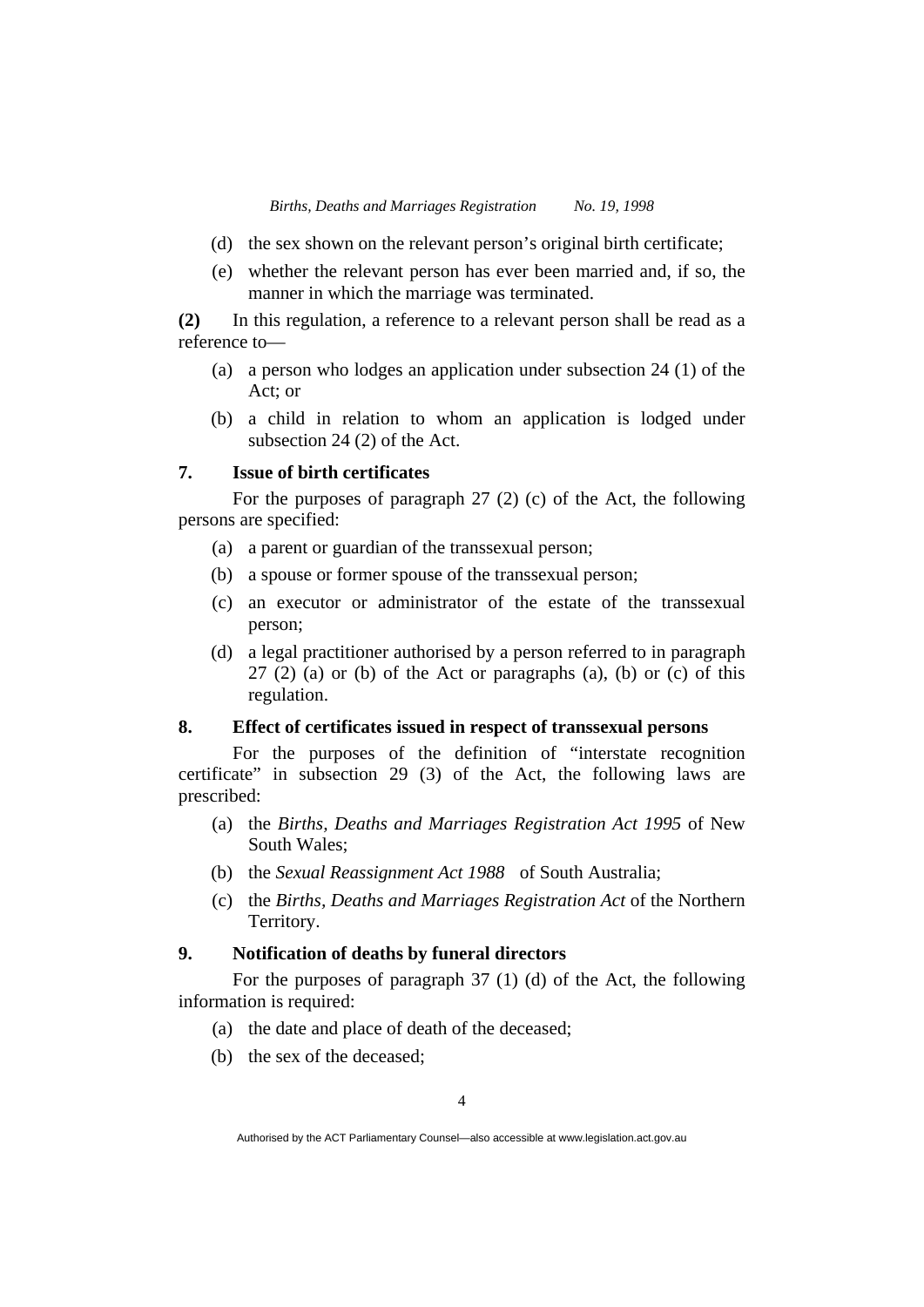- (c) the date and place of birth of the deceased;
- (d) the usual occupation of the deceased;
- (e) if the deceased was born outside Australia, the length of the period during which he or she has been in Australia;
- (f) the marital status of the deceased immediately before death;
- (g) if the deceased had been married at any time, the date and place of each marriage and the name and any former name of each spouse;
- (h) the name of each child of the deceased (including any adopted child but not including any child given up for adoption) in order of birth, indicating the age of the child at the date of death of the deceased and whether the child predeceased the deceased:
- (i) the name, any former name and the occupation of the mother of the deceased;
- (j) the name, any former name and the occupation of the father of the deceased;
- (k) the date of the disposal of the remains of the deceased;
- (l) the name and address of the funeral director or other person who arranged for the disposal of the remains;
- (m) if a celebrant was present at the burial or cremation—the name of the celebrant and, if the celebrant is a minister of religion, his or her denomination;
- (n) the name of a person who witnessed the disposal of the remains.

### **10. Removal of remains from the Territory**

For the purposes of subsection 37 (2) of the Act, the following particulars are required:

- (a) the name and last residential address of the deceased;
- (b) the name, occupation and address of the funeral director or other person who arranged the removal;
- (c) the date of the removal of the remains of the deceased;
- (d) the purpose of the removal and, if the removal was for anatomical examination, the name of the institution at which the examination is to take place;
- (e) whether or not the death was reported to a Coroner;

Authorised by the ACT Parliamentary Counsel—also accessible at www.legislation.act.gov.au